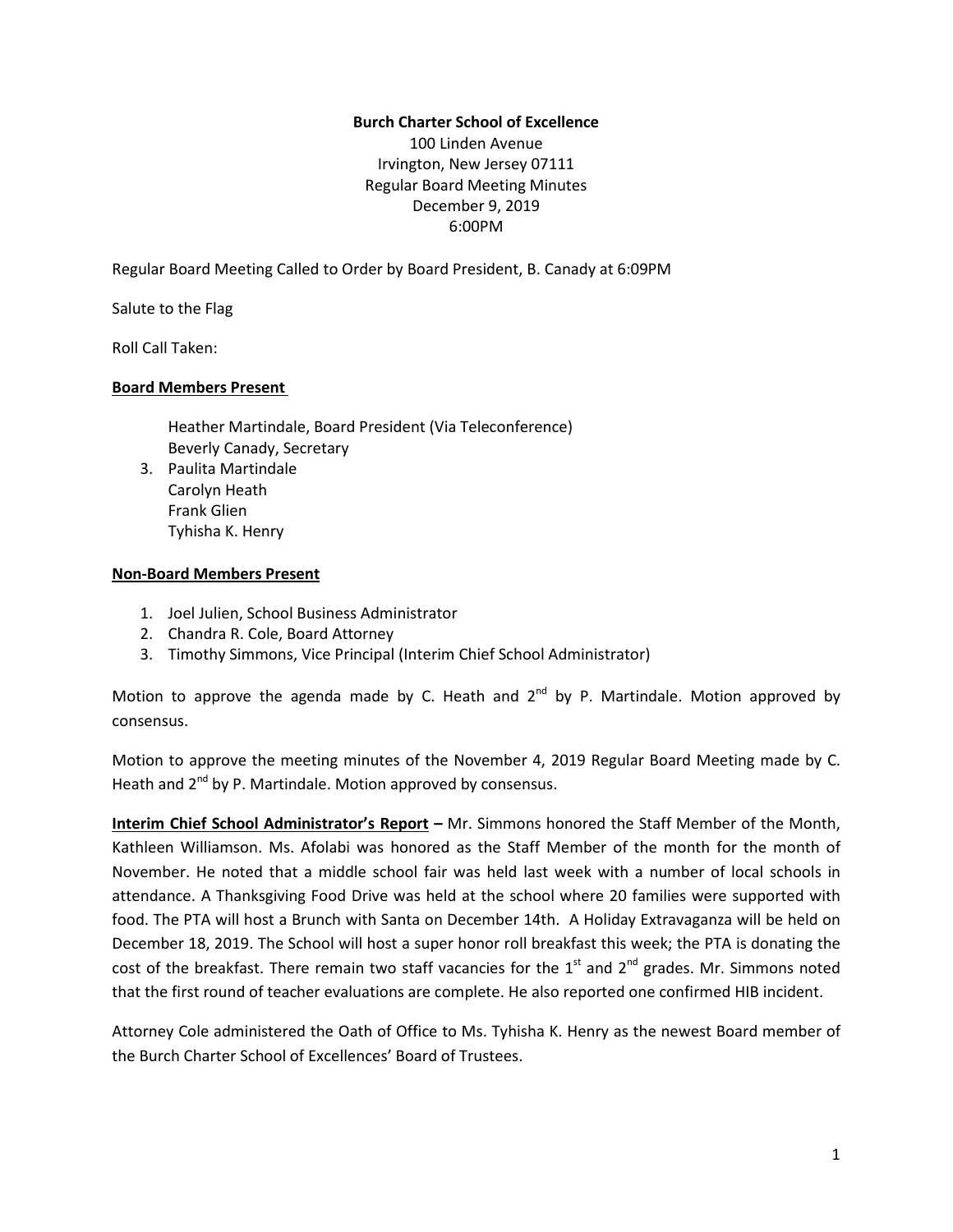#### **New Business**

**Approval of the November Treasurer's Report, Resolution No. 12092019-001**-Presented by F. Glien along with a written report that was provided to the Board. He noted that the ending balance is \$85,573.74 and noted that the amount is low as the December receipts have not been received.

**Approval of the December 2019 Bill List, Resolution No. 12092019-002—**Presented by J. Julien along with a written report that was provided to the Board. J. Julien made note of line items that were over \$1,000. J. Julien advised that the total bill list is \$261,528.36.

**Approval of the October and November 2019 Board Secretary Report, Resolution No. 12092019-003—** Presented by J. Julien along with a written report that was provided to the Board. J. Julien noted that a financial deficit still exists.

Motion to consolidate and approve **Resolution No. 12092019-001**, **Resolution No. 12092019-002** and **Resolution No. 12092019-003** made by C. Heath and 2<sup>nd</sup> by P. Martindale. Motion passed.

#### **Resolutions**

#### **Committee Reports**

#### **Executive/Legal**-

**a.** Attorney Cole advised that the update of the critical policies will be done once the new school leader is hired. Additionally, there was a contract addendum to the YMCA agreement.

## **Curriculum**-

**a. Approval of Resolution No. 12092019-004**-Resolution to approve the field trip to Kean University/Kean Stage on January 24, 2020 to attend Dog Man: The musical for 138 students Grades 2 and 3 at the cost of admission of \$1,320 and transportation cost of \$337. 50.

Motion to approve Resolution No. 12092019-004-made by C. Heath and 2<sup>nd</sup> by P. Martindale. Motion passed.

**b.** B. Canady advised that she would also like to meet with Mr. Simmons to discuss a complaint she received concerning gym time.

## **Building and Grounds**-N/A

## **Finance** –

**a.** Approval of **Resolution No. 11042019-005**-Resolution to approve the 2019-2020 Annual Charter School Fiscal Questionaire.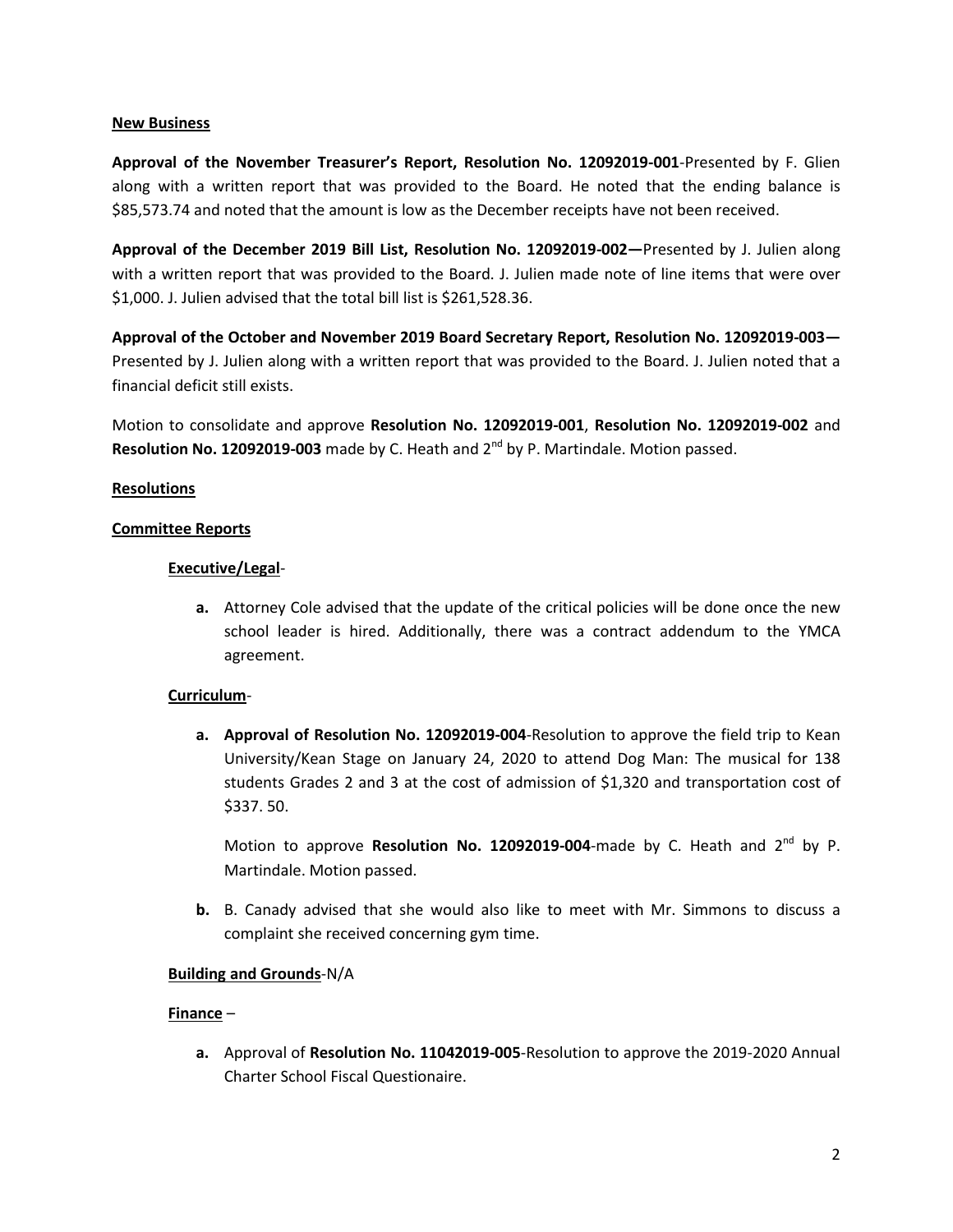Motion to approve **Resolution No. 12092019-005**-made by C. Heath and 2<sup>nd</sup> by P. Martindale. Motion passed.

**b.** Approval of **Resolution No. 12092019-006**-Resolution to approve the 2019-2020 Independent Audit Report.

Motion to approve Resolution No. 12092019-006 made by C. Heath and 2<sup>nd</sup> by P. Martindale. Motion passed.

**c.** Approval of **Resolution No. 12092019-007**-Resolution to approve amended contract with Preferred Meals to provide reimbursable packaged breakfast at an increase of \$0.2056 bringing total breakfast cost to \$1.45.

Motion to approve **Resolution No. 1209019-007** made by C. Heath and 2<sup>nd</sup> by P. Martindale. Motion passed.

**d.** Approval of **Resolution No. 12092019-008**-Resolution to approve the contract with Delta T to provide teachers for current and future vacancies at a cost of \$30 per hour/ per teacher.

Motion to approve **Resolution No. 12092019-008** made by C. Heath, with a friendly amendment by P. Martindale to include language of "temporary contract", 2<sup>nd</sup> by P. Martindale. Motion passed.

**e.** Approval of **Resolution No. 12092019-009**-Resolution to approve the contract with Comcast Spotlight for Ad Campaign for the period of March 2020 to March 2021 at a cost not to exceed \$11,850.00.

Motion to approve Resolution No. 12092019-009 made by C. Heath and 2<sup>nd</sup> by P. Martindale. Resolution failed.

**f.** Approval of **Resolution No. 12092019-010**-Resolution to approve the contract with Squared Brain Web design to redesign the school website at a cost of \$3,060 and a monthly maintenance fee of \$100.00. There was discussion surrounding the specifics of what would be provided and whether the cost was reasonable.

Motion to table Resolution No. 12092019-010 made by C. Heath and 2<sup>nd</sup> by P. Martindale. Motion passed.

**g.** Approval of **Resolution No. 12092019-011**-Resolution to approve the contract with Celeste Williams (DBA Williams Talent Consulting, LLC) from December 1, 2019 to June 30, 2020 at a rate of \$115 per hour for a maximum 20 hours per month.

Motion to approve Resolution No. 12092019-011 made by C. Heath and 2<sup>nd</sup> by P. Martindale. Motion passed.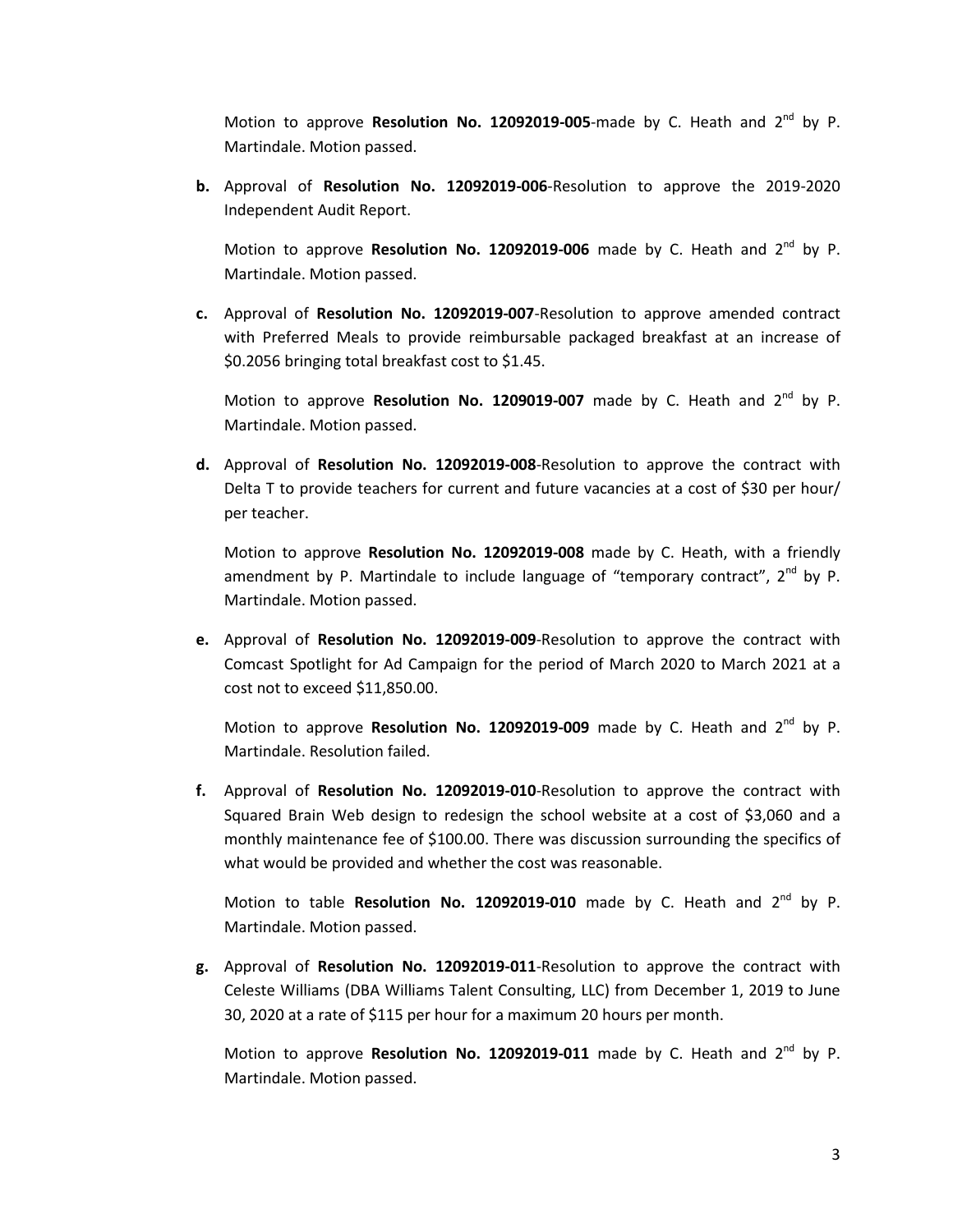**h.** Approval of **Resolution No. 12092019-012**-Resolution to approve the use of facilities by the Burch PTA on December 14, 2019 for Brunch with Santa from 11AM to 2PM.

Motion to approve Resolution No. 12092019-012 made by C. Heath and 2<sup>nd</sup> by P. Martindale. Motion passed.

**i.** Approval of **Resolution No. 12092019-013**-Resolution to approve Nurse Jennifer Gaymes attending Professional Development: Pediatric Disaster Response and Emergency Preparedness on December 5<sup>th</sup> and 6<sup>th</sup> at a cost not to exceed \$400.

Motion to approve Resolution No. 12092019-013 made by C. Heath and 2<sup>nd</sup> by P. Martindale. Motion passed.

## **Governance Report**-

## **Other**-

**a.** Approval of **Resolution No. 12092019-014**-Resolution to approve the partnership with NJCU, East Orange Community Charter School, Marion P. Thomas Charter School, Brick Education Network and Newark Educators Charter School to write the proposal for the Minority Teacher Development Grant. Expected award: \$375,000.

Motion to amend **Resolution No. 12092019-014** to replace Rutgers University with NJCU made by C. Heath and 2<sup>nd</sup> by P. Martindale. Motion passed.

Motion to approve Resolution No. 12092019-014 made by C. Heath and 2<sup>nd</sup> by P. Martindale. Motion passed.

## **Public Comments-**

- 1. Katrina Hancock-100 Linden Avenue-Asking the Board to look at the current Prism scheduling and approve her attendance at the March course offerings. Mr. Simmons advised that it is appropriate to first advise the Administration of such request.
- 2. Crysla Vitale-31 Harding Terrace-Dress Down for a Cause-she requested that the cause be included in the flyers sent home to parents. She also noted that her son's Monday gym class has been conducted in a classroom and her son often does not want to get changed for gym on Mondays.
- 3. Malik Cave-100 Linden Avenue-Questioned whether there is an ESL program for non-English speaking students. He also noted that the scheduling throughout the day is difficult and provides little prep time.
- 4. Valerie Stewart-87 Melville Place-She questioned the duties of Celeste Williams and what services are covered under her contract. She also questioned what efforts have been made regarding partnerships with other charter schools for the  $6<sup>th</sup>$  grade and on.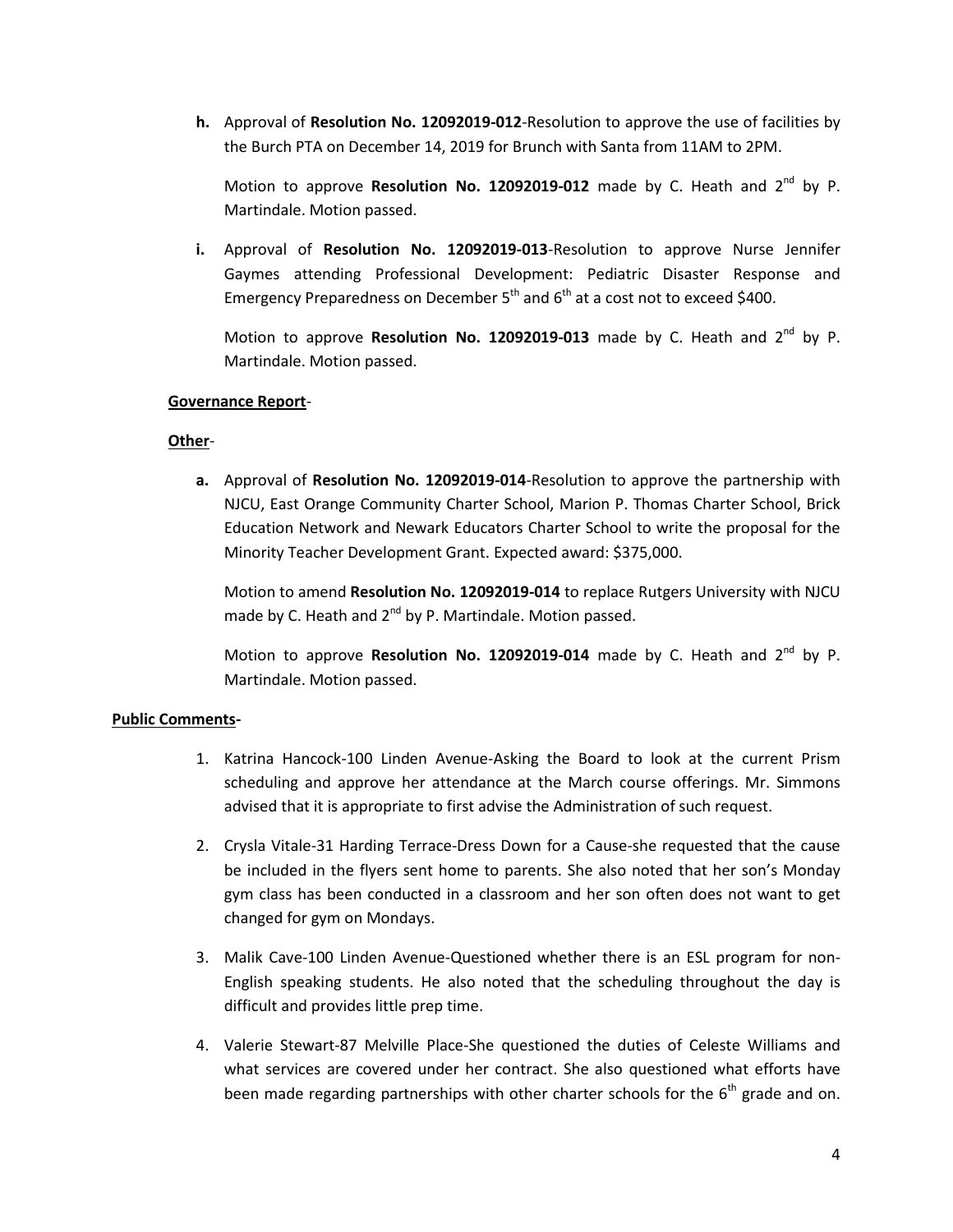She also asked about the current status of the hiring of a new CSA. Lastly, she noted that her daughter asked about the quality of the meals provided for the lunch program.

5. H. Martindale-100 Linden Avenue-noted a sincere Thank-You to Ms. Brown and her family for putting together the Thanksgiving baskets.

# **Other Business**

**a.** Attorney Cole advised that there were typographical errors on the agenda with respect to the resolution numbers. Motion to amend the agenda to reflect 12092019-05 through 12092019-13 made by C. Heath and 2<sup>nd</sup> by P. Martindale. Motion passed.

**Announcement of Future Board Meeting Date**- Next Regular Board meeting to be held January 13, 2020 at 6:00 PM.

Motion by C. Heath and 2<sup>nd</sup> by P. Martindale to adjourn Public Session. Motion approved by consensus. Public Session adjourned at 7:35PM.

Motion to open Closed Session made by B. Canady and 2<sup>nd</sup> by C. Heath. Motion approved by consensus. Closed Session opened at 7:44PM.

- 1. Personnel Services Agenda-**Resolution No. 12092019-15**:
	- a. Mr. Simmons addressed recommendations regarding A. Offer of Appointment B. Appointment, C. Resignation, D. Rescission of Termination and E. Other
- 2. Personnel Services Report by Ms. Williams
	- a. Update regarding the CSA search
- 3. Burch Legal Agenda-Attorney Cole provided the Board with an update regarding active pending legal matters.

Motion to end Closed Session made by P. Martindale and 2<sup>nd</sup> by B. Canady. Closed session adjourned by consensus at 8:32PM.

Motion to re-open Public Session made by P. Martindale and 2<sup>nd</sup> by C. Heath. Motion approved by consensus. Public Session re-opened at 8:39PM.

Motion to amend the Personnel Services agenda- **Resolution No. 12092019-015**- to reflect sections A. Offer of Appointment B. Appointment, C. Resignation, D. Rescission of Termination and E. Other, made by P. Martindale and 2<sup>nd</sup> by C. Heath. Motion passed.

Motion to approve Sections A. Offer of Appointment, C. Resignation, D. Rescission of Termination and E. Other of the Personnel Services Agenda Resolution No. 12092019-015 made by P. Martindale and 2<sup>nd</sup> by C. Heath. Motion passed.